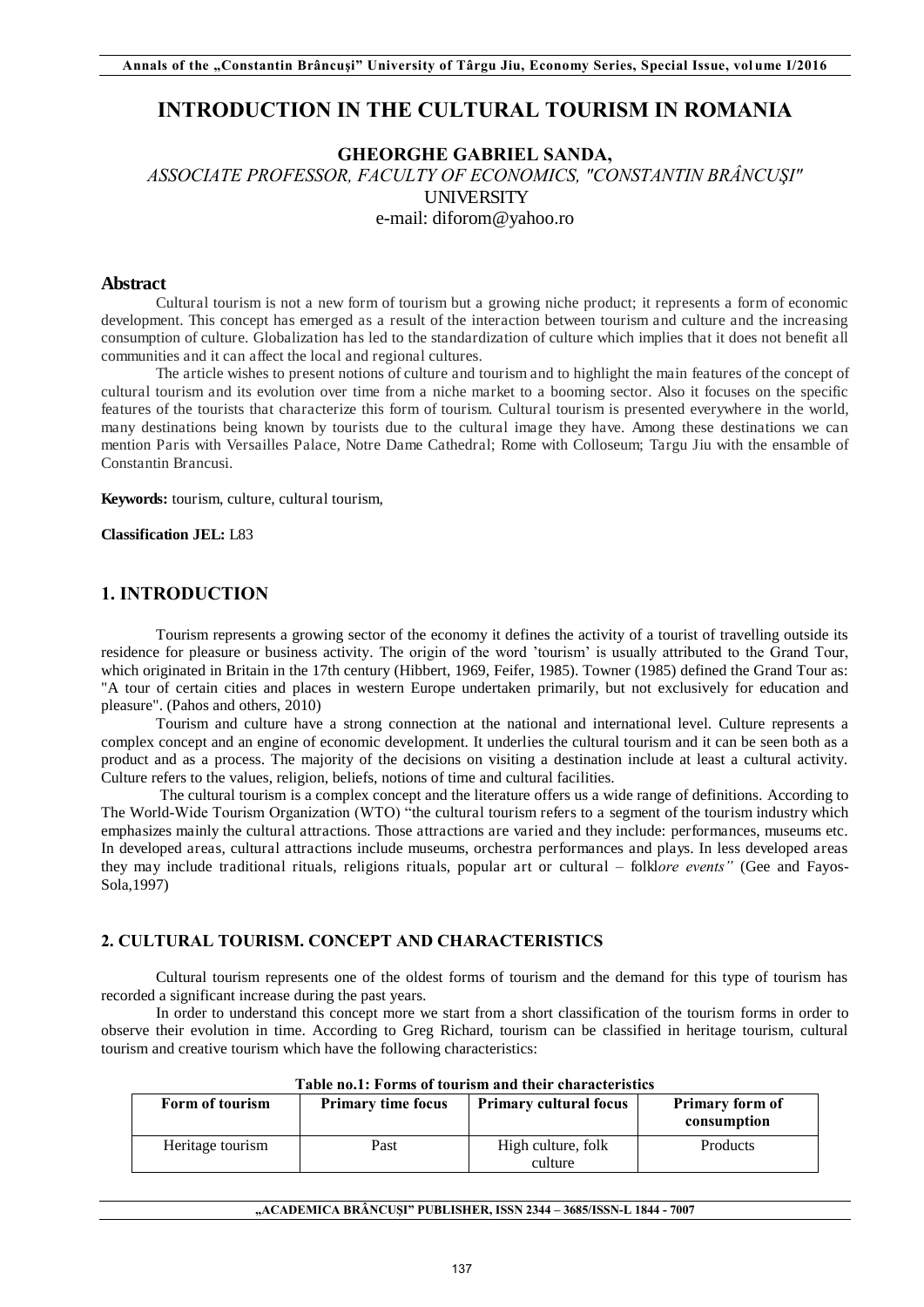#### **Annals of the "Constantin Brâncuşi" University of Târgu Jiu, Economy Series, Special Issue, vol ume I/2016**

| Cultural tourism | Past, present         | High culture, popular<br>culture  | Products and processes             |
|------------------|-----------------------|-----------------------------------|------------------------------------|
| Creative tourism | Past, present, future | High, popular and mass<br>culture | Experiences and<br>transformations |

Source: Richards, G. (ed.) (2001): Cultural Attractions and European Tourism, CAB International, Wallingford, UK

The above classification shows the continuous development of tourism and how much tourists want to experience the everyday customs of the people from the places visited.

European Association for Tourism and Leisure Education (ATLAS) defines cultural tourism as: *"persons'*  traveling towards cultural attractions for from the usual living place, with the intention of getting new information and *experiences which should satisfy their cultural needs".* (Richards, G.1996)

Cultural tourism is based on the cultural patrimony and the specific characteristics of the place to be visited. The main reasons for practicing this type of tourism include curiosity and the desire for a higher level of education. The progress of the human society and civilization highlights the originality and the artistic value of the cultural patrimony.

Although the concept of cultural tourism may seem that it has only positive implications (development of the regional and national culture and the season tourism, protection of the natural habitat and local traditions), it implies also some negative ones. The negative effects of the cultural tourism include the commercialization of the culture and the local customs and the deterioration of the environment and architecture specific to the visited region.

The cultural tourism is promoted at international level by UNESCO. The organization's goal is to contribute to world's peace and security collaborating between nations in education, science, culture, and communications in order to succeed a respect's stabilization up against universal justice, for the justice's rightness and the laws and the concepts of the free human being, irrespective of race, sex, language or religion. (Carta Natiunilor Unite,2003)

#### **3. CLASSIFICATION OF THE CULTURAL TOURISM AND CHARACTERISTICS OF THE CULTURAL TOURISTS**

During the years, the concept of cultural tourism has evolved a lot due to the changes of the needs of tourists, the expansion of the international tourism and the increase in the cultural travels.

Cultural tourism is a complex term and the literature offers various classification structures, one of them includes the following: (Smith, 2003)

- Heritage tourism: largely concerned with the interpretation and representation of the past;
- Arts tourism : art gets to tourists in the sense that theatre, dance, music and the visual arts travel well in the form shows, performances and exhibitions;
- Urban cultural tourism: the majority of the cities offer various cultural attractions;
- Rural cultural tourism: includes the agricultural tourism, eco -tourism, farm tourism;
- Indigenous cultural tourism: the indigenous people involved in all the activities;
- Contemporary cultural tourism: the type of tourism where the cultural activities are influenced by the latest trends

In order to create a sustainable cultural tourism one has to understand the tourism and cultural management. Also, an important role to achieve this goal is held by the connection between the culture capital and the socioeconomic development of the area in question.

- Another classification of the cultural tourism includes (Ivanovic, 2008):
- Creative tourism: concerns learning indigenous skills distinctive of the destination visited and developing individual creativity while on holiday
- Ethical tourism: emerged from the conscious movement of European tourists who became aware of the fact that tourist expenditure does not benefit host communities as it is expected to do
- Life-seeing tourism: personalized experience facilitated by a travel agency for every visitor individually to cater for his or her professional interests

Tourists characterizing the cultural tourism consist of visitors of cultural attraction with a high level of education which travel far from their residence, spend higher than the average and have different goals.

Tourists can be classified according to the importance of cultural tourism to visit destination as follows:

| Table no.2 Thibortance of cultural tourism in the decision to visit destination |                                   |          |  |  |  |  |
|---------------------------------------------------------------------------------|-----------------------------------|----------|--|--|--|--|
| Deep                                                                            | Serendipitous cultural Purposeful | cultural |  |  |  |  |
|                                                                                 | tourist                           | tourist  |  |  |  |  |
|                                                                                 |                                   |          |  |  |  |  |
|                                                                                 |                                   |          |  |  |  |  |

## **Table no.2 Importance of cultural tourism in the decision to visit destination**

#### **"ACADEMICA BRÂNCUŞI" PUBLISHER, ISSN 2344 – 3685/ISSN-L 1844 - 7007**